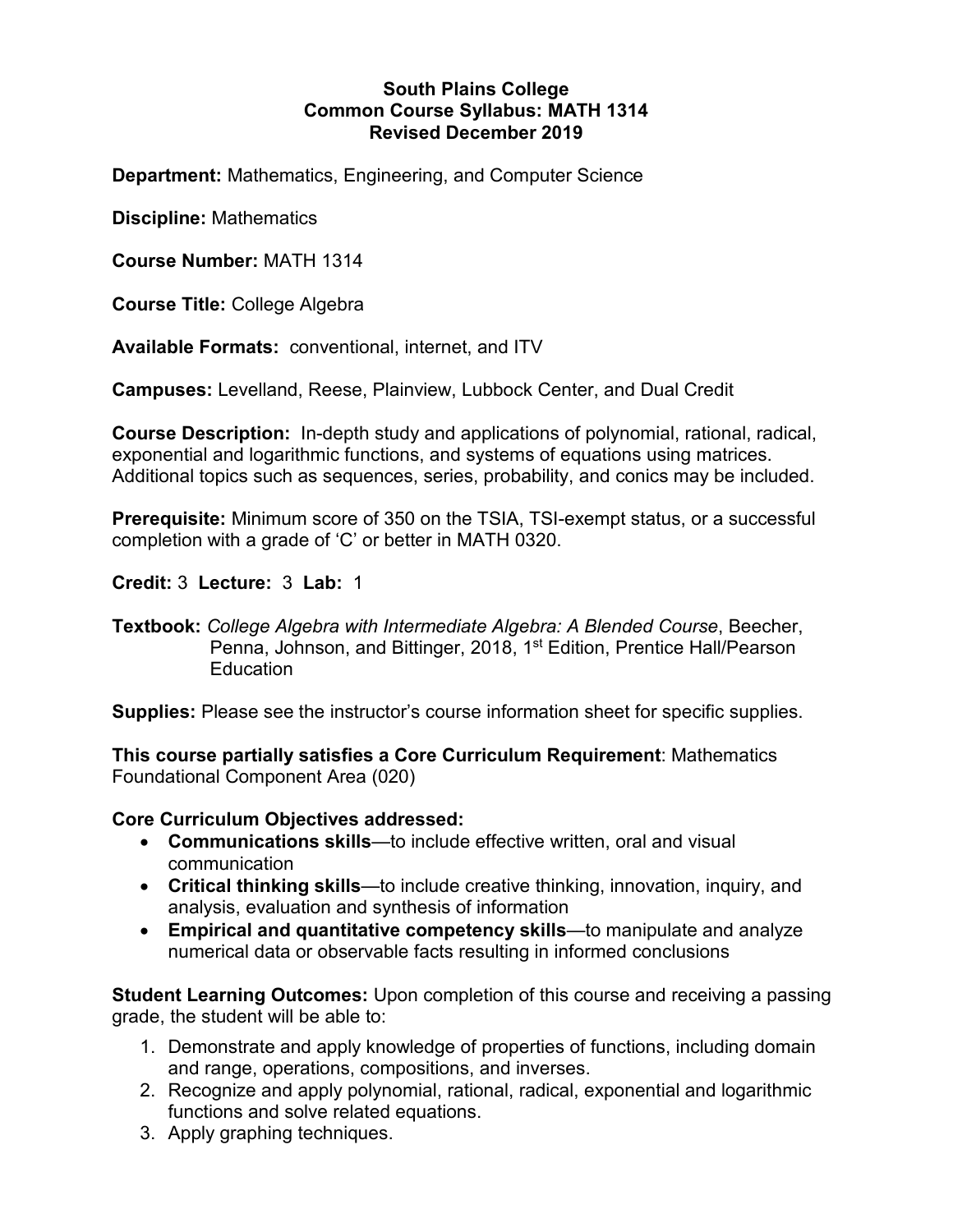- 4. Evaluate all roots of higher degree polynomial and rational functions.
- 5. Recognize, solve and apply systems of linear equations using matrices.

**Student Learning Outcomes Assessment:** A pre- and post-test questions will be used to determine the extent of improvement that the students have gained during the semester

**Course Evaluation:** There will be departmental final exam questions given by all **instructors** 

**Attendance Policy:** Attendance and effort are the most important activities for success in this course. Records of your attendance are maintained throughout the semester. Five (5) absences, *for any reason*, are allotted to the student for the semester. Tardies count as one-half (1/2) of an absence. Tardies will be applied for consistently being late to class, as deemed by the instructor and leaving class early. If this number is exceeded, the instructor has the right to drop you with a grade of F or an X, depending on their discretion.

Plagiarism violations include, but are not limited to, the following:

- 1. Turning in a paper that has been purchased, borrowed, or downloaded from another student, an online term paper site, or a mail order term paper mill;
- 2. Cutting and pasting together information from books, articles, other papers, or online sites without providing proper documentation;
- 3. Using direct quotations (three or more words) from a source without showing them to be direct quotations and citing them; or
- 4. Missing in-text citations.

Cheating violations include, but are not limited to, the following:

- 1. Obtaining an examination by stealing or collusion;
- 2. Discovering the content of an examination before it is given;
- 3. Using an unauthorized source of information (notes, textbook, text messaging, internet, apps) during an examination, quiz, or homework assignment;
- 4. Entering an office or building to obtain an unfair advantage;
- 5. Taking an examination for another;
- 6. Altering grade records;
- 7. Copying another's work during an examination or on a homework assignment;
- 8. Rewriting another student's work in Peer Editing so that the writing is no longer the original student's;
- 9. Taking pictures of a test, test answers, or someone else's paper.

**Student Code of Conduct Policy:** Any successful learning experience requires mutual respect on the part of the student and the instructor. Neither instructor nor student should be subject to others' behavior that is rude, disruptive, intimidating, aggressive, or demeaning**.** Student conduct that disrupts the learning process or is deemed disrespectful or threatening shall not be tolerated and may lead to disciplinary action and/or removal from class.

**Diversity Statement:** In this class, the teacher will establish and support an environment that values and nurtures individual and group differences and encourages engagement and interaction. Understanding and respecting multiple experiences and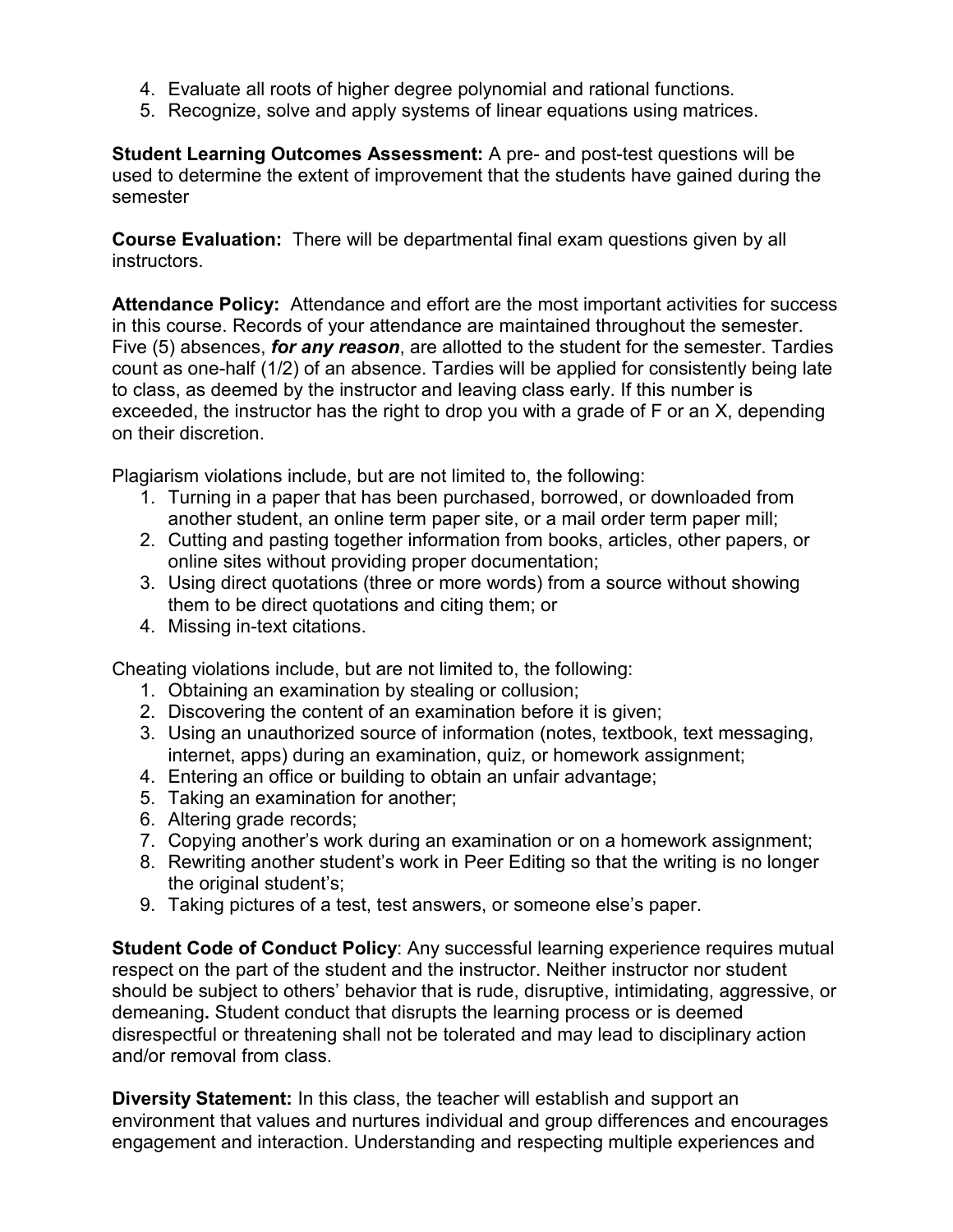perspectives will serve to challenge and stimulate all of us to learn about others, about the larger world and about ourselves. By promoting diversity and intellectual exchange, we will not only mirror society as it is, but also model society as it should and can be.

**Disability Statement:** Students with disabilities, including but not limited to physical, psychiatric, or learning disabilities, who wish to request accommodations in this class should notify the Disability Services Office early in the semester so that the appropriate arrangements may be made. In accordance with federal law, a student requesting accommodations must provide acceptable documentation of his/her disability to the Disability Services Office. For more information, call or visit the Disability Services Office at Levelland (Student Health & Wellness Office) 806-716-2577, Reese Center (Building 8) 806-716-4675, or Plainview Center (Main Office) 806-716-4302 or 806-296- 9611.

**Nondiscrimination Policy:** South Plains College does not discriminate on the basis of race, color, national origin, sex, disability or age in its programs and activities. The following person has been designated to handle inquiries regarding the nondiscrimination policies: Vice President for Student Affairs, South Plains College, 1401 College Avenue, Box 5, Levelland, TX 79336. Phone number 806-716-2360.

**Title IX Pregnancy Accommodations Statement:** If you are pregnant, or have given birth within six months, Under Title IX you have a right to reasonable accommodations to help continue your education. To [activate](http://www.southplainscollege.edu/employees/manualshandbooks/facultyhandbook/sec4.php) accommodations you must submit a Title IX pregnancy accommodations request, along with specific medical documentation, to the Director of Health and Wellness. Once approved, notification will be sent to the student and instructors. It is the student's responsibility to work with the instructor to arrange accommodations. Contact the Director of Health and Wellness at 806-716 2362 or [email](http://www.southplainscollege.edu/employees/manualshandbooks/facultyhandbook/sec4.php) [cgilster@southplainscollege.edu](mailto:cgilster@southplainscollege.edu) for assistance.

**Campus Concealed Carry**: Texas Senate Bill - 11 (Government Code 411.2031, et al.) authorizes the carrying of a concealed handgun in South Plains College buildings only by persons who have been issued and are in possession of a Texas License to Carry a Handgun. Qualified law enforcement officers or those who are otherwise authorized to carry a concealed handgun in the State of Texas are also permitted to do so. Pursuant to Penal Code (PC) 46.035 and South Plains College policy, license holders may not carry a concealed handgun in restricted locations. For a list of locations and Frequently Asked Questions, please refer to the Campus Carry page

at: <http://www.southplainscollege.edu/campuscarry.php>

Pursuant to PC 46.035, the open carrying of handguns is prohibited on all South Plains College campuses. Report violations to the College Police Department at 806-716-2396 or 9-1-1.

**SPC Bookstore Price Match Guarantee Policy:** If you find a lower price on a textbook, the South Plains College bookstore will match that price. The difference will be given to the student on a bookstore gift certificate! The gift certificate can be spent on anything in the store.

If students have already purchased textbooks and then find a better price later, the South Plains College bookstore will price match through the first week of the semester. The student must have a copy of the receipt and the book has to be in stock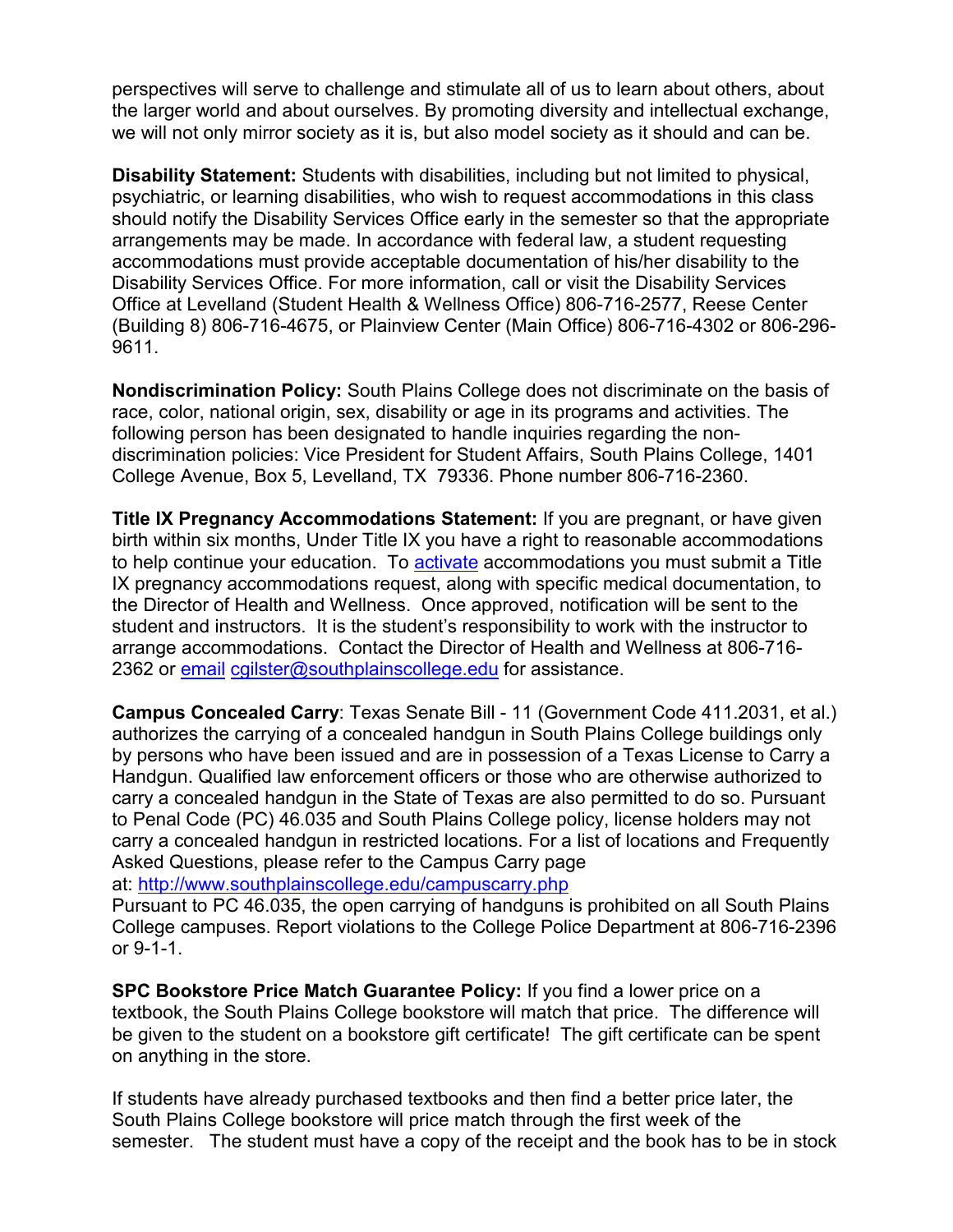at the competition at the time of the price match.

The South Plains College bookstore will happily price match BN.com & books on Amazon noted as *ships from and sold by Amazon.com*. Online marketplaces such as *Other Sellers* on Amazon, Amazon's Warehouse Deals, *fulfilled by* Amazon, BN.com Marketplace, and peer-to-peer pricing are not eligible. They will price match the exact textbook, in the same edition and format, including all accompanying materials, like workbooks and CDs.

A textbook is only eligible for price match if it is in stock on a competitor's website at time of the price match request. Additional membership discounts and offers cannot be applied to the student's refund.

Price matching is only available on in-store purchases. Digital books, access codes sold via publisher sites, rentals and special orders are not eligible. Only one price match per title per customer is allowed.

Note: The instructor reserves the right to modify the course syllabus and policies, as well as notify students of any changes, at any point during the semester.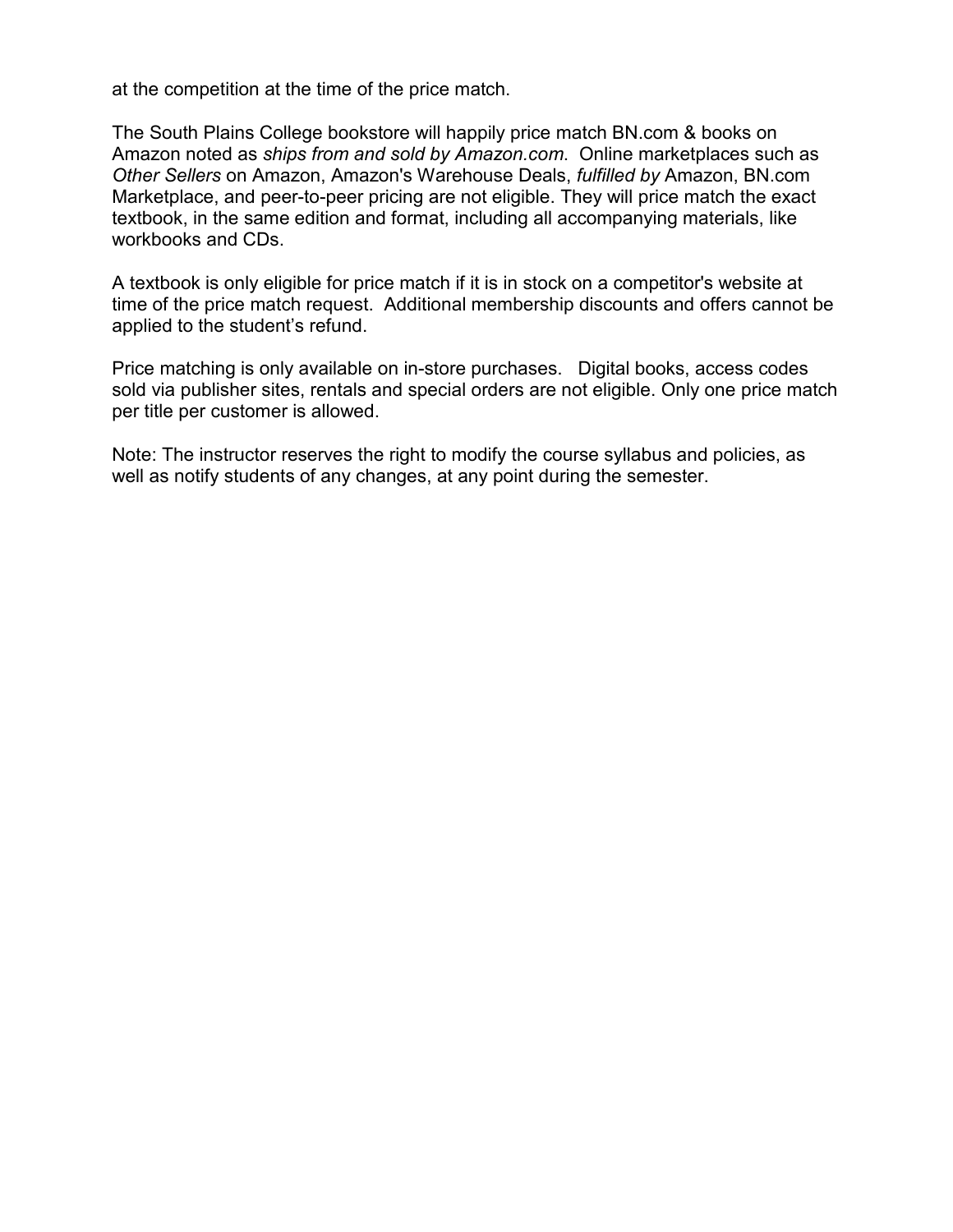## **Course-Specific College Algebra Syllabus Math 1314.009 Spring 2020**

**Instructor:** Leah Chenault **Office:** M106 **Telephone:** (806)716-2740

**Email:** [lchenault@southplainscollege.edu](mailto:lchenault@southplainscollege.edu) (preferred method of contact)

**Office Hours:** As listed below or by appointment. Also, on most days, I am around for a few minutes both before and after class.

| Mondav                             | <sup>∽</sup> uesdav | Wednesdav          | Thursday  | Fridav          |  |
|------------------------------------|---------------------|--------------------|-----------|-----------------|--|
| 9:30am - 10:45am                   | NA                  | 9:30am - 10:45am   | <b>NA</b> | 8:30 am–11:30am |  |
| $1:00 \text{ pm} - 2:15 \text{pm}$ |                     | 1:00 pm $-$ 2:15pm |           |                 |  |

**Disclaimer:** The instructor reserves the right to alter any class policies/dates as deemed necessary by the instructor. If there are any changes, they will be announced **in class.** 

**Showing Work:** To receive full credit on an assignment, you must show all work that leads to your answer(s). The work must be legible, make sense and be easy to follow.

## **Course Supplies:**

- Required: Scientific Calculator (with log and In). Suggested TI-30XIIS. They are inexpensive and user friendly. Graphing calculators are not allowed. There may be some assignments where you are not allowed to use any calculator.
- Required: Large 3-ring binder, dividers, notebook paper, graph, hole punch, pencils, and erasers.
- Printed Notes: No book is required, but a blank copy of the notes will be posted on Blackboard and you will be expected to print them and have them in class. You are expected to fill them out during class. If you miss class for any reason, you will need to get a copy of someone else's filled out notes. Your completed notes handouts will be a requirement in the binder check.
- Warning: Do not expect your instructor to have supplies for you to borrow.

#### **Homework/Quizzes:**

- Homework will be assigned at each class. Work the problems early enough to seek help if needed.
- Homework is due at the beginning of the next class. Late homework will not be accepted. If you are going to be absent, I will accept your homework via email as long as that email is time-stamped before our scheduled class time and you give me a valid reason for your absence. If the email does not have those two things, you will receive a zero on the assignment.
- Quizzes will be given most days. Make-up quizzes will NOT be given. If you miss a quiz, your quiz grade for the day will be a zero.
- Each daily assignment grade will consist of 50% homework and 50% quiz.
- On all assignments, you are expected to write your full name at the top, give the assignment a title (page number etc) and clearly number the questions on your work.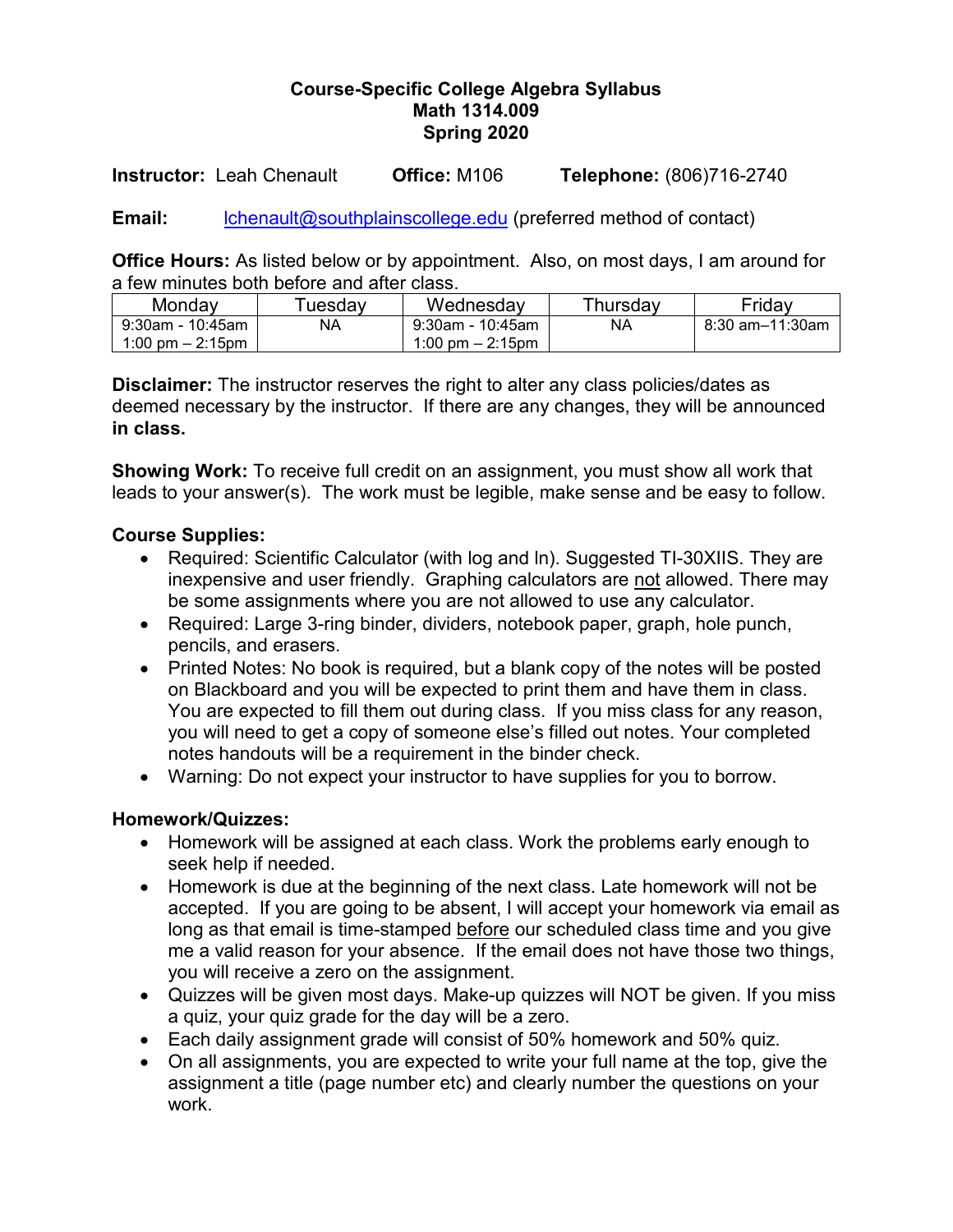• At the end of the semester the lowest 4 grades (homework/quiz/binder) will be dropped.

#### **Binder:**

- All students will keep a binder which will be used as a reference and study guide.
- The binder will be graded randomly by the instructor during the semester.

## **Binder organization**:

- Section 1: Syllabus
- Section 2: Unit 1: By section Notes, Assignment, and Quiz (corrected on a separate sheet of paper behind the quiz). At the end of the unit you will have a review and an Exam.
- Section 3: Unit 2
- Section 4: Unit 3
- Section 5: Unit 4
- Section 5: Post Unit 4 material and Comprehensive Review These pages will be kept in chronological order.

Note: Being absent does not excuse you from notes, homework or quizzes. Everything is available on Blackboard and should be printed and completed even if you are not in class.

#### **Exams:**

- 4 Unit Exams
- Leaving the class during an exam is not permitted.
- Final Exam is comprehensive and departmental.
- There are no exemptions for the final.
- If you are going to miss an exam, contact your instructor immediately (preferably prior to the exam). Make up exams are very rare and only provided under extreme, documented circumstances.
- If your grade on your final exam is higher than one of the unit tests, I will replace that unit test grade with your final exam grade.
- All electronic communication devices (phones, smart watches etc) must be put away during exams. Failure to do so will result in a grade of zero on the exam.

# **Grading Formula:**

Class attendance and a strong work ethic do not guarantee a passing grade. However, these two things are extremely important and do increase the likelihood of passing. The final responsibility for learning lies with the student. The final letter grade for this course will be based on the following:

- 4 Unit Tests 15% each ..........................................60%
- Homework/Quizzes/Binder...........................15%
- Final Exam....................................................25%

| <b>Final Grade Determination:</b> A 90-100 B 80-89 C 70-79 D 60-69 F 59 |  |  |
|-------------------------------------------------------------------------|--|--|
| or below                                                                |  |  |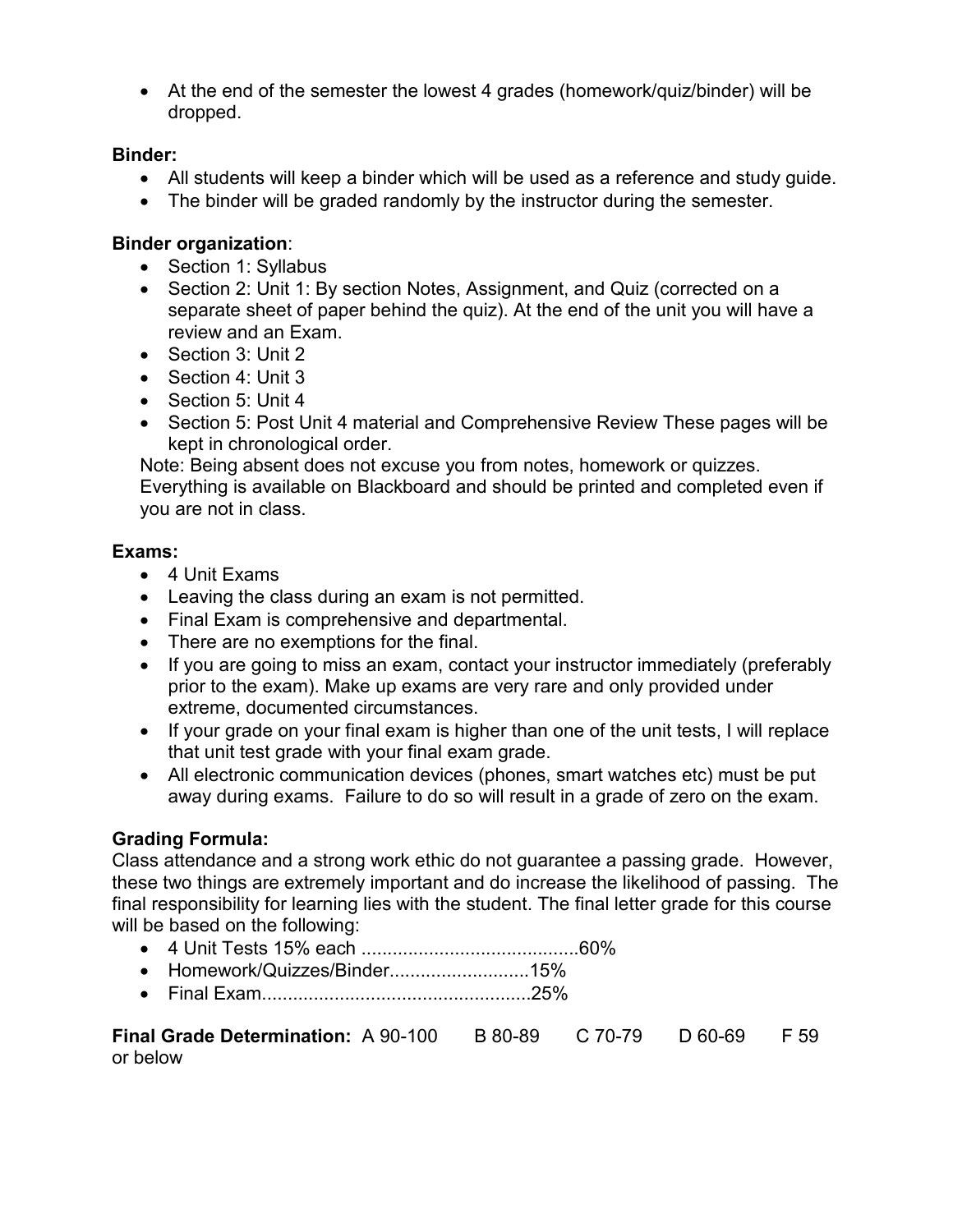# **Classroom Etiquette:**

- Preparation for class (including homework) is to be completed before not during – the lecture.
- Chronic tardiness is unacceptable. We will begin promptly at the scheduled time for the class. A tardy counts as half an absence.
- Students are expected to be respectful of their fellow classmates and maintain a classroom environment that is conducive to learning. Refrain from using offensive language, talking loudly or off-topic, working on outside assignments, or otherwise being disruptive in class.
- NO tobacco use of any form is allowed in the classroom.
- Discussion of course material among students is encouraged during class, but habitually disruptive students will be asked to leave.
- All electronic communication devices are to be silenced and put away during class unless you are specifically told otherwise by your instructor. You will be given one verbal warning, after which you will be asked to leave.
- If I have to ask you to leave class for any reason (class disruption, cell phone usage etc), you will receive a zero for the day's assignment.
- If you sleep during class, you will be counted absent and receive a zero for that day's assignment.
- Food and/or drinks are NOT allowed in the classroom.
- All electronic communication with the instructor should take place via your SPC email account. You are expected to check this email account often for any class or individual communication that I did not get a chance to mention in class. Please consider that it is hard to read tone from email so let's give each other the benefit of the doubt.

# **Resources:**

- Blackboard! The course syllabus, calendar, gradebook, notes, homework, quiz keys, and reviews will be available on Blackboard. Be sure to check Blackboard regularly. There may also be times where I post videos that may supplement/reinforce what we have done in class.
- Free tutoring is available in M116 on the Levelland campus. You will need your student ID to check in for tutoring.
- I am available to help you! Feel free to come by during my office hours or email me at lchenault@southplainscollege.edu.
- Free tutorial videos are available at the following sites: http://patrickjmt.com/, http://www.mathtv.com/, and http://www.khanacademy.org/.
- Online one-on-one tutoring via the TutorMe service. A link should be posted on Blackboard.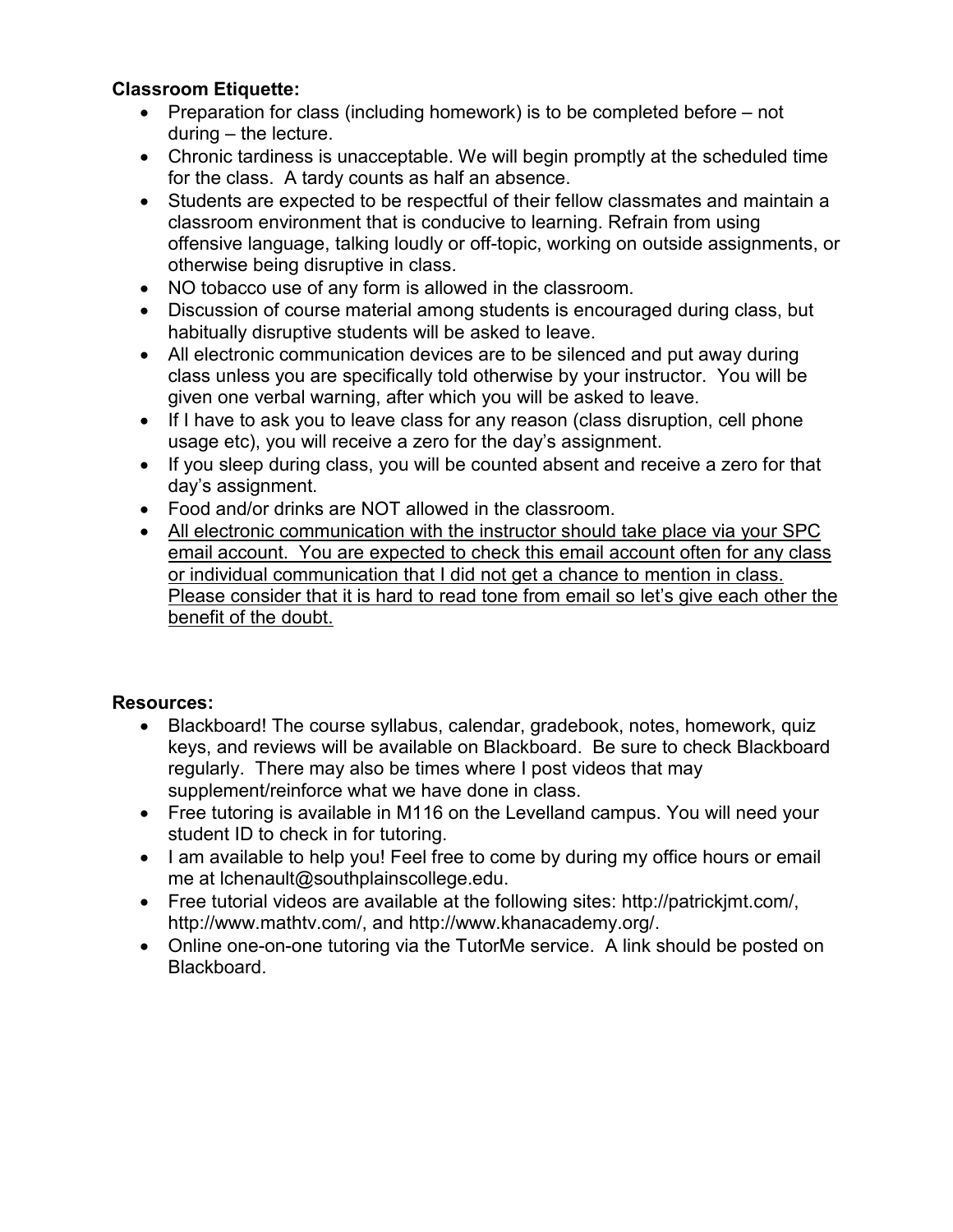## **Succeeding in a Math Class:**

- Attend class every class period.
- Be mentally present! Take notes, pay attention and ask questions during class.
- Do all homework when it is assigned. Work on it early enough so that you can seek help if you need it.
- For every hour spent in class, you should expect to spend 2-3 hours outside of class working on this course. This includes time spent on homework and studying for quizzes and exams.
- Get to know at least one other person in class and exchange contact information. Study groups are encouraged.
- Get help as soon as you feel yourself falling behind! Don't wait!
- I have found that the best way for a student to study for a math exam is to practice working problems over and over.
- Everyone learns and studies differently. I encourage you to seek out and find what works best for you.

**Withdrawal Policy:** As required by Texas Education Code Section 51.907, all new students who enroll in a Texas public institution of higher education for the first time beginning with the 2007 fall semester and thereafter, are limited to six course drops throughout their entire undergraduate career. All course drops, including those initiated by students or faculty and any course a transfer student has dropped at another institution, automatically count toward the limit. After six grades of W are received, students must receive grades of A, B, C, D, or F in all courses. There are other exemptions from the six-drop limit and students should consult with a Counselor/Educational Planner before they drop courses to determine these exemptions. Students receiving financial aid must get in touch with the Financial Aid Office before withdrawing from a course. It is the student's responsibility to drop. Excessive absences (4 consecutive or 5 total) will result in an administrative withdrawal with a Grade of X or F. If you plan to withdraw, please consult with the instructor immediately. **Note: The last day to drop with a grade of W is Thursday, April 23, 2020.**